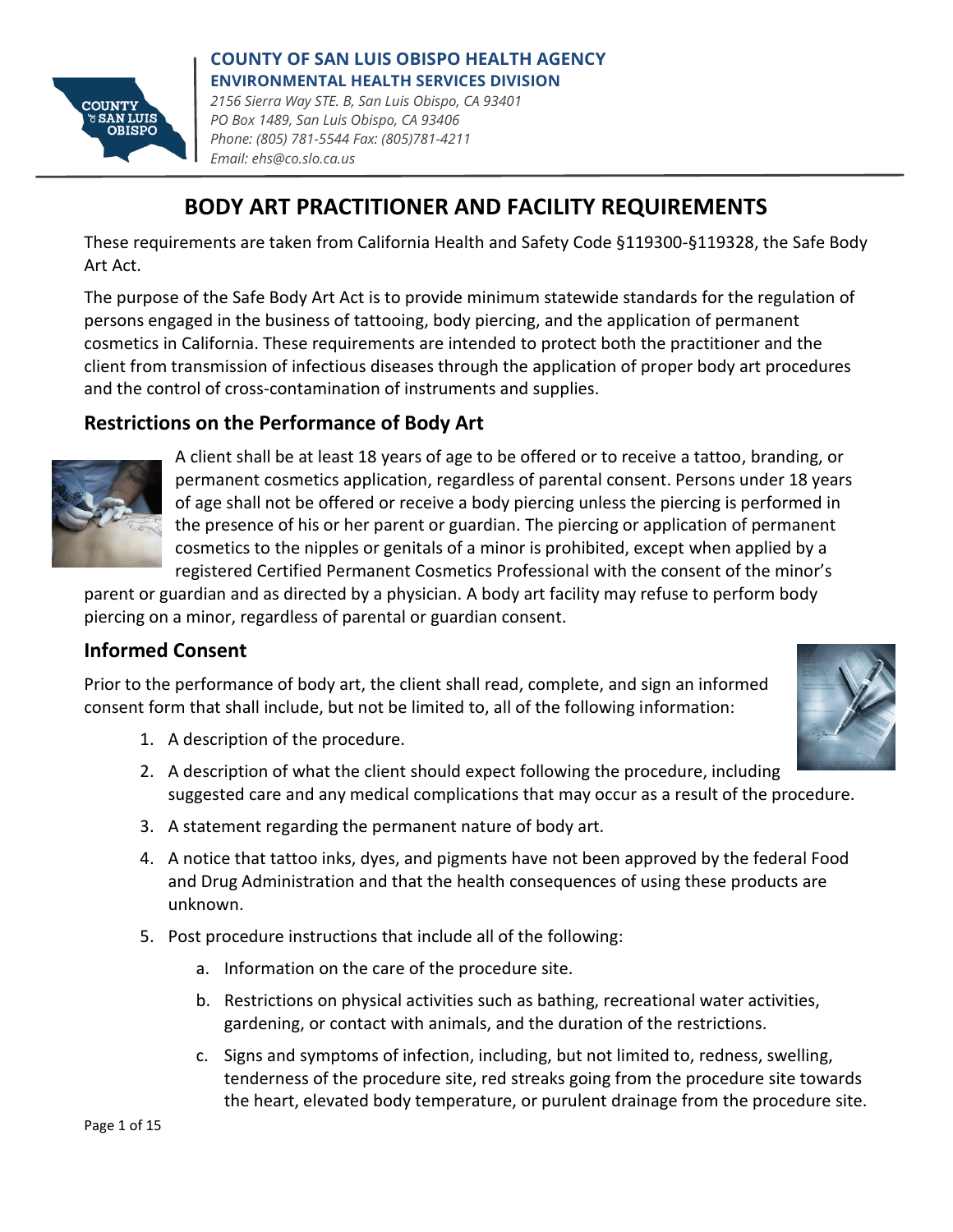d. Signs and symptoms that indicate the need to seek medical care.

# **Medical Questionnaire**

Prior to the performance of body art, the client shall receive, complete, and sign a questionnaire that includes all of the following information:

- 1. Whether the client may be pregnant.
- 2. Whether the client has a history of herpes infection at the proposed procedure site, diabetes, allergic reactions to latex or antibiotics, hemophilia or other bleeding disorder, or cardiac valve disease.



- 3. Whether the client has a history of medication use or is currently using medication, including being prescribed antibiotics prior to dental or surgical procedures.
- 4. Other risk factors for blood-borne pathogen exposure.

All information gathered from the client that is personal medical information and that is subject to the federal Health Insurance Portability and Accountability Act of 1996 (HIPPA) or similar state laws shall be maintained or disposed of in compliance with those provisions.

### **Practitioner Registration**

A person shall not perform body art at any location other than a permitted permanent or temporary facility. A person shall not perform body art if he or she is not registered with San Luis Obispo County Environmental Health Services. As a condition of registration, the applicant shall provide all of the following:

- 1. Evidence of current hepatitis B vaccination, including applicable boosters, unless the practitioner can demonstrate hepatitis B immunity or has complied with current federal OSHA hepatitis B vaccination declination requirements.
- 2. Evidence of completion of OSHA Bloodborne Pathogen Training.
- 3. Proof that he or she is 18 years of age or older.
- 4. Self-certification of, knowledge of, and commitment to meet state law and relevant local regulations pertaining to body art safety.
- 5. His or her business address and the address at which he or she will perform any activity regulated by this chapter.
- 6. Payment of a registration fee.

A practitioner shall display, in a place readily visible to the public at the body art facility where the practitioner is performing body art, the certificate confirming registration with Environmental Health Services.

A valid and current registration issued by Environmental Health Services shall be valid in any other jurisdiction for no more than five consecutive days, or 15 days total, in any one calendar year. Practitioner registration shall be renewed annually.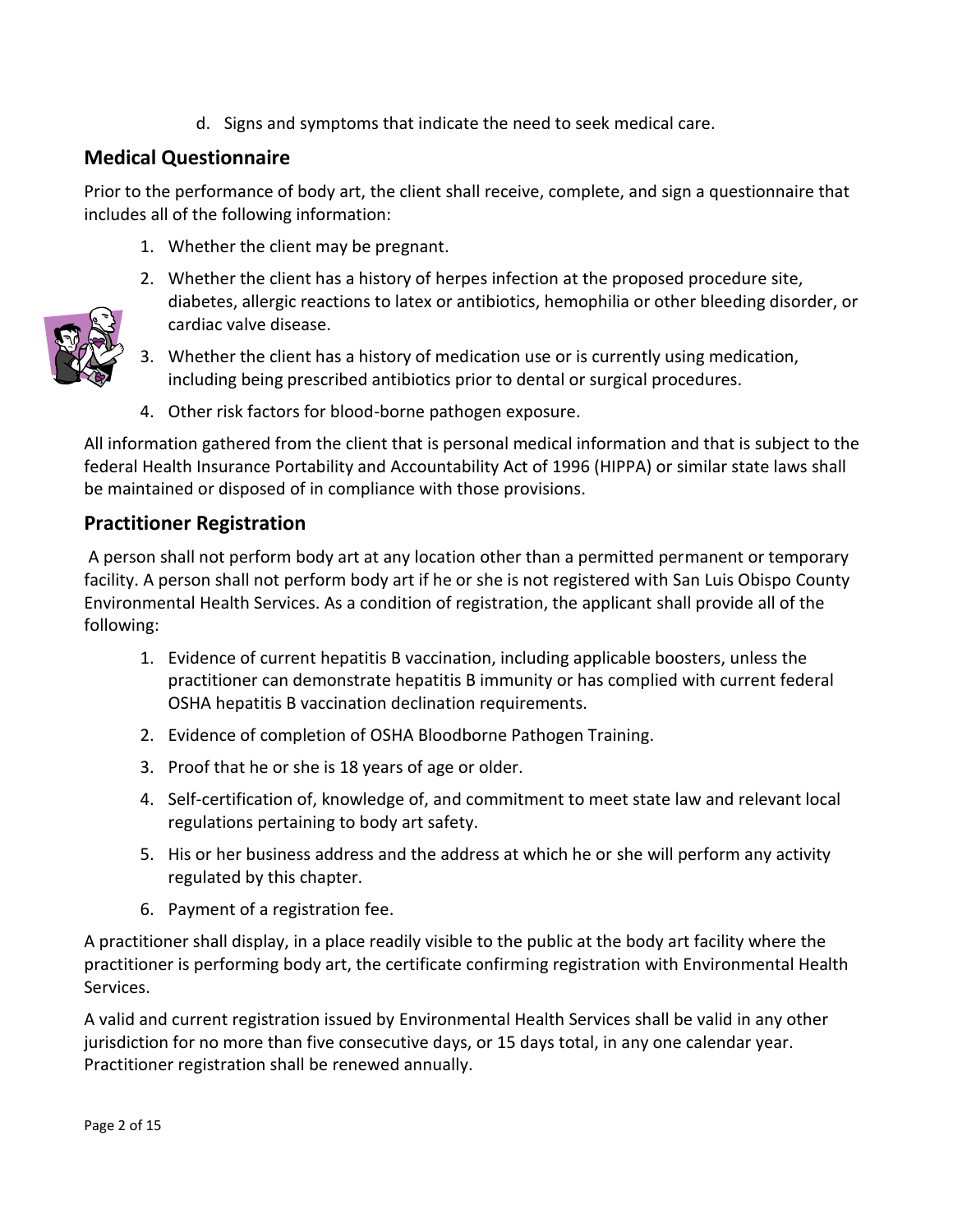A practitioner shall obtain all necessary permits to conduct business, including, but not limited to, being registered with Environmental Health. A practitioner who violates this subdivision shall be subject to suspension and a penalty not to exceed three times the cost of registration.

### **Practitioner Training**



Prior to registering with Environmental Health, a practitioner shall complete a Bloodborne Pathogens Exposure Control Training program that is specific to his or her practice.

An owner shall provide Bloodborne Pathogens Exposure Control Training pursuant to the requirements of paragraph (2) of subdivision (g) of Section 5193 of Title 8 of the California Code of Regulations, or its successor, for all employees, practitioners, and volunteers who

perform duties within the decontamination and sterilization area or procedure area.

The Bloodborne Pathogens Exposure Control Training shall meet all of the following criteria:

- 1. Training shall be conducted by a person or persons who are knowledgeable in exposure control and infection prevention in the body art setting and who are approved by the local enforcement agency.
- 2. Training and training materials shall be specific to performing body art.
- 3. Training shall consist of not less than two hours of instruction that includes all of the following:
	- a. A copy and explanation of the Division of Occupational Safety and Health, Bloodborne Pathogens Standard contained in Section 5193 of Title 8 of the California Code of Regulations, or its successor.



- b. A copy and explanation of applicable county, city, or city and county ordinances that pertain to bloodborne pathogen transmission control in body art.
- c. Discussion of transmission, control, and symptoms of the diseases caused by bloodborne pathogens.
- d. Discussion of tasks involved in performing body art and how those tasks may lead to exposure to bloodborne pathogens for the client or practitioner.
- e. Discussion of the types and uses of personal protective equipment, such as disposable gloves, including an explanation of the limitations of the equipment.
- f. Discussion of the types of tasks, proper task technique, and order of tasks before and after putting on and removing personal protective equipment, to avoid contamination.
- g. Discussion of the importance of hand hygiene and a demonstration of proper hand hygiene techniques.
- h. Discussion of choice, use, and storage of disinfectants and antiseptics.

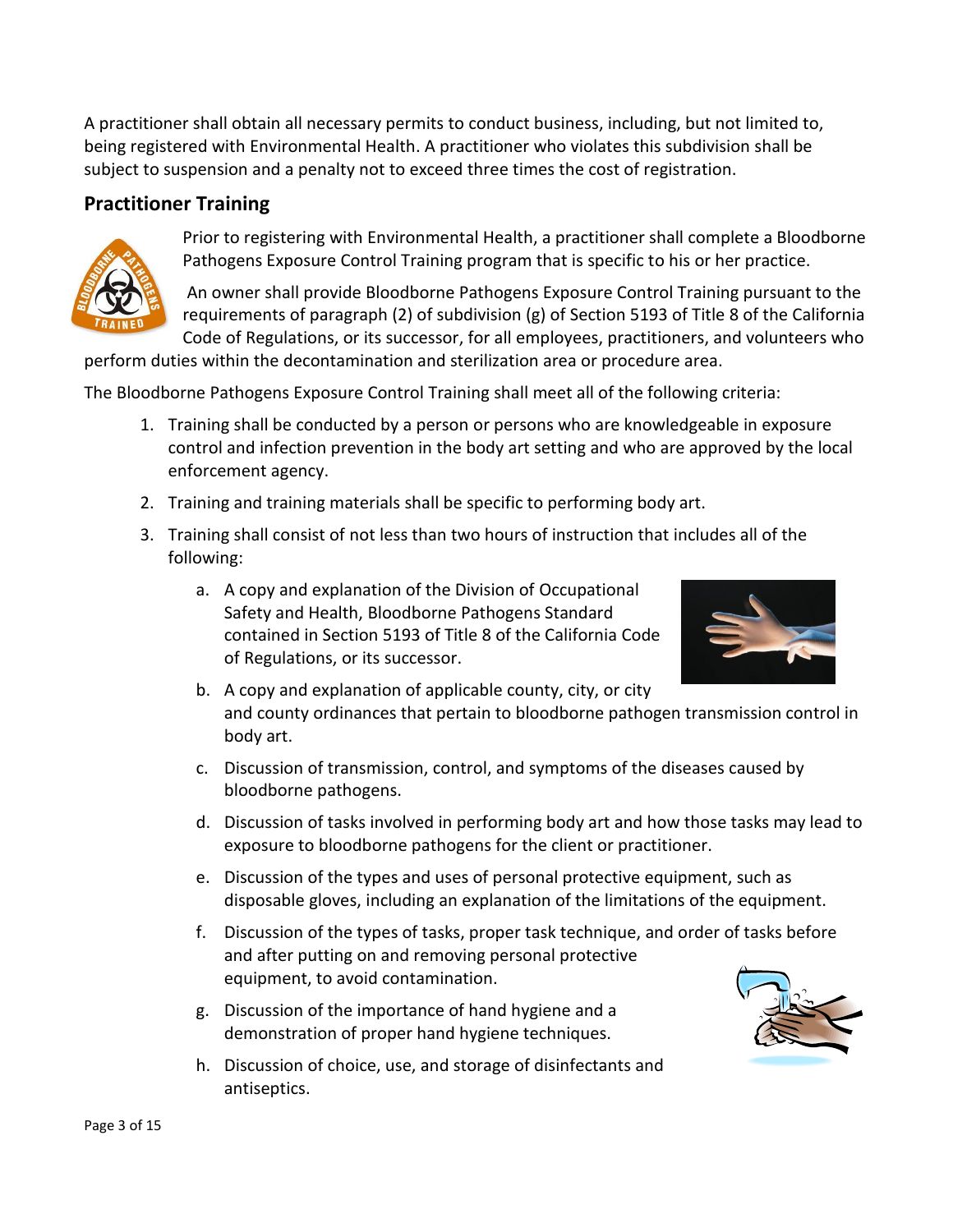- i. Information on the signage required for biohazard materials and the importance of properly labeling chemicals and supplies.
- j. Information on hepatitis B vaccine, including safety and accessibility.



- l. Examples of bloodborne pathogen exposure, how the exposure occurred, and what actions to take to prevent or minimize future exposures.
- m. Risk of infection following a bloodborne pathogen exposure incident.
- n. Procedures to be followed after an exposure incident, including medical followup.
- o. Opportunities for interactive questions and answers with the instructor.
- p. Each person required to complete a Bloodborne Pathogens Exposure Control Training program shall annually complete a minimum of two hours of Bloodborne Pathogens Exposure Control Training update presented by an eligible trainer.
- q. Records of training required pursuant to this section shall be maintained for three years and shall be available for inspection upon request of the enforcement officer.

#### **Operating Requirements**

Before performing body art, the practitioner shall do all of the following:

- 1. Wash and dry his or her hands consistent with sound hygienic practices.
- 2. Put on a clean apron, bib, or lap pad over clean, dry clothing.
- 3. Put on personal protective equipment that is appropriate for the task.
- 4. Don clean, previously unused, disposable examination gloves on both hands just prior to the procedure. Gloves shall be worn throughout the procedure. If gloves come into contact with an object or surface other than the client's prepared skin or material to be used for the procedure, or if a glove is torn or punctured, both gloves shall be removed, hand hygiene performed, and new, clean, previously unused, disposable examination gloves shall be donned. If gloves are removed for any reason during a procedure, hand hygiene shall be performed prior to donning new, clean, previously unused, disposable examination gloves.
- 5. If the skin at the procedure site is to be shaved, the skin shall be first washed with soap and water. A single-use, disposable razor shall be used to shave the procedure site and then discarded into a sharps container.
- 6. Immediately prior to performing the body art, the client's skin shall be prepared with an antiseptic solution, antimicrobial, or microbicide, according to manufacturer's instructions. The item used for application shall be discarded after use.

At the completion of the procedure, the practitioner shall do all of the following:

1. Answer questions regarding the procedure site.



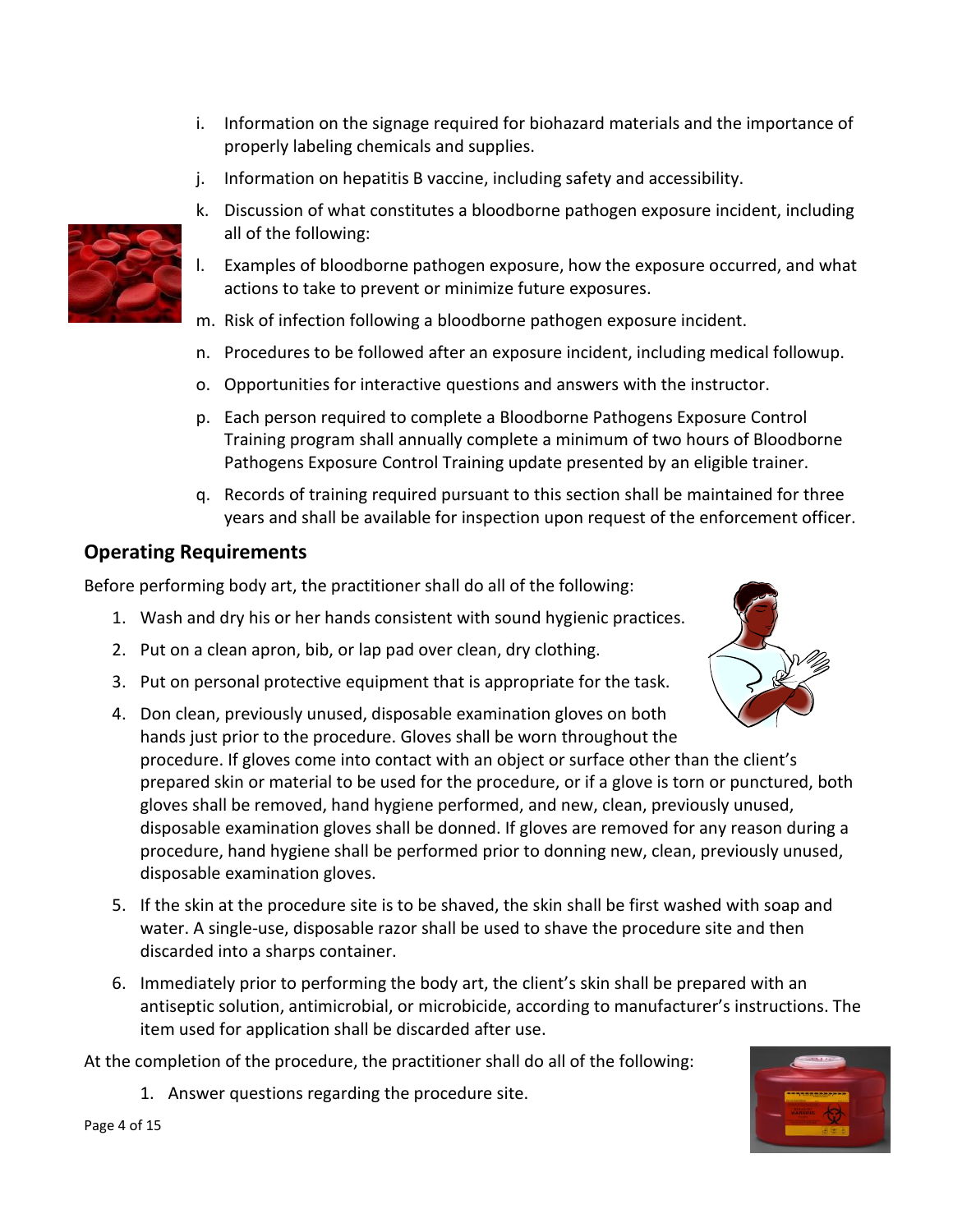- 2. Provide post-procedure instructions.
- 3. When covering a procedure site, use a sterile dressing.
- 4. Place all used or discarded sharps waste in a sharps waste container.
- 5. Wash and disinfect reusable instruments.
- 6. Package and sterilize reusable instruments that may have come in contact with non-intact skin or mucosal surfaces.
- 7. Clean and decontaminate the workstation and procedure area.

The practitioner shall maintain a clean and sanitary environment. All solid surfaces and objects in the procedure area and the decontamination and sterilization area that have come into contact with the client or the materials used in performing the body art, including, but not limited to, chairs, armrests, tables, countertops, and trays, shall be immediately cleaned and decontaminated after each use by application of a disinfectant, used according to manufacturer's directions.

The surfaces and objects in the procedure area shall be disinfected again before use if the area has been used for any activity following its previous disinfection.

The practitioner shall wear disposable gloves on both hands when touching, decontaminating, or handling a surface, object, instrument, or jewelry that is soiled or that is potentially soiled with human blood.



An instrument or other reusable item that comes into contact with non-intact skin or mucosal surfaces shall either be single use or be cleaned, decontaminated, packaged, and sterilized after each procedure. Sterilization shall be accomplished pursuant to the procedures established in Section 119315 by steam autoclave.

An instrument or reusable item that does not come into contact with non-intact

skin or mucosal surfaces shall be washed with a solution of soap and water, using a brush that is small enough to clean the interior surfaces, and decontaminated after each procedure.

A reusable item that cannot be immediately washed, disinfected, and sterilized following completion of the body art procedure shall be placed in a basin of water with or without detergent.

Sterile instrument packs shall be evaluated before use, and if the integrity of a pack is compromised in any way, including, but not limited to, being torn, punctured, wet, or having evidence of potential moisture contamination, the instrument pack shall be discarded or reprocessed before use.

No food, drink, tobacco product, or personal effects are permitted in the procedure area. The practitioner shall not eat, drink, or smoke while performing a procedure. If a client requests to eat, drink, or smoke, the procedure shall be stopped and the procedure site shall be protected from possible contamination while the client leaves the procedure area to eat, drink, or smoke.

Branding shall not be done with another client in the procedure area. During the procedure, the practitioner and the client shall wear appropriate protective face filter masks.

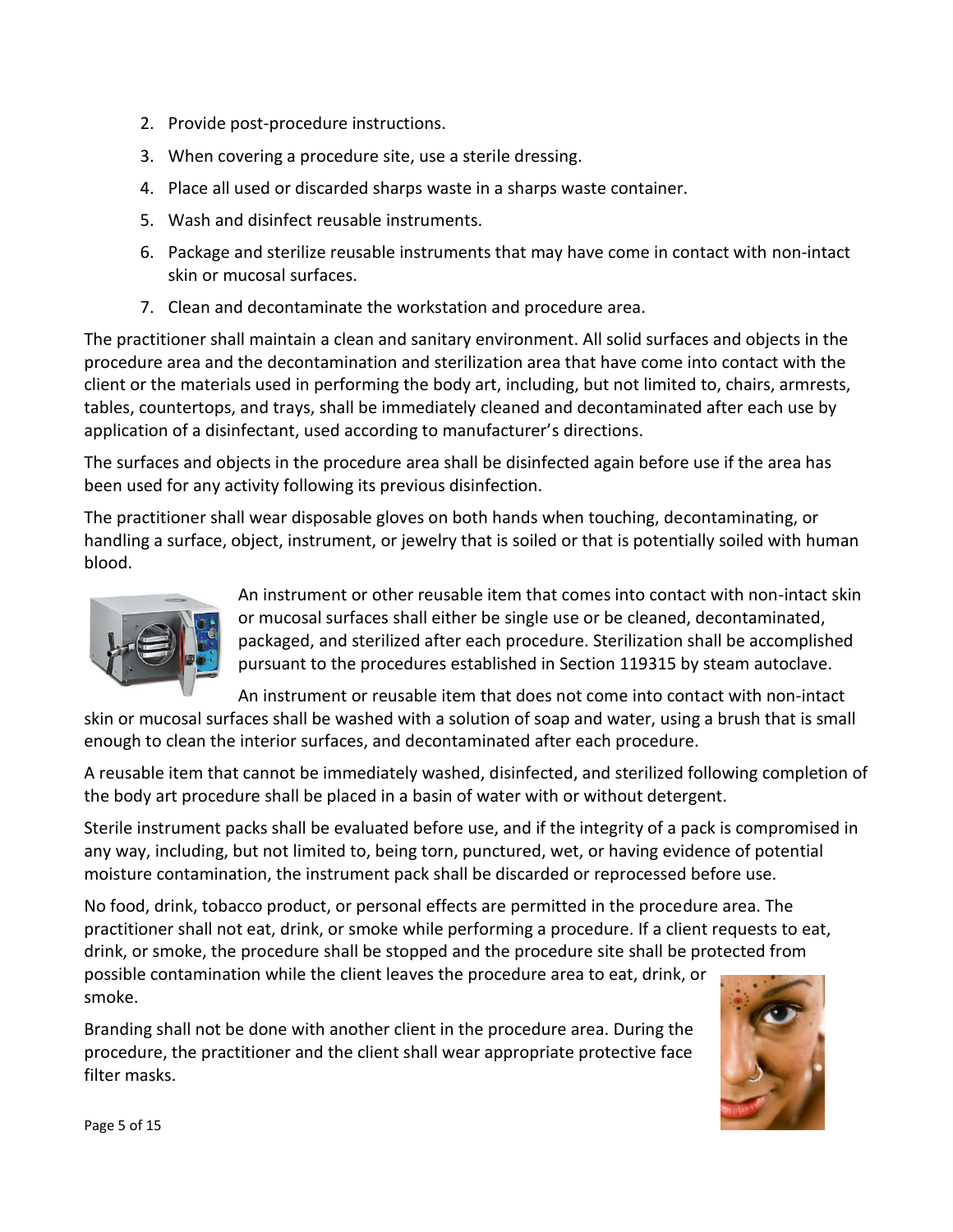Jewelry placed in newly pierced skin shall be sterilized prior to piercing as specified in Section 119315 or shall be purchased pre-sterilized. Sterile jewelry packs shall be evaluated before use and, if the integrity of a pack is compromised, including, but not limited to, being torn, wet, or punctured, the pack shall be discarded or reprocessed before use.

Only jewelry made of ASTM F138, ISO 5832-1, and AISI 316L or AISI 316LVM implant grade stainless steel, solid 14-karat through 18-karat yellow or white gold, niobium, ASTM F 136 6A4V titanium, platinum, or other materials found to be equally biocompatible shall be placed in newly pierced skin.

Ear piercing equipment with a disposable, single-use, pre-sterilized stud and clasp may be used only for piercing the ear.

If measuring the body piercing site is necessary, clean calipers shall be used and the skin marked using clean toothpicks and ink or a single-use marking pen.

A product applied to the skin prior to tattooing or application of permanent cosmetics, including, but not limited to, stencils and marking and transfer agents, including pens, shall be single use and discarded into a waste container at the end of the procedure unless the product can be disinfected for reuse.

Only commercially manufactured inks, dyes, and pigments shall be used.

Inks, pigments, soaps, and other products in multiple-use containers shall be dispensed in a manner to prevent contamination of the storage container and its remaining contents through the use of a singleuse receptacle.

Inks and pigments shall be placed into a clean, single-use receptacle. The inks and pigments remaining in the receptacle shall be discarded immediately upon completion of the procedure.

If a tray is used for inks or pigments, it shall be decontaminated after each procedure.

Only single-use needles and needle bars shall be used in tattooing and the application of permanent cosmetics. Needles and needle bars that are purchased in a non-sterilized state, shall be sterilized.

Needles, needle bars, grommets, and razors shall be discarded into a sharps waste container immediately upon completion of the procedure.



Any part of a tattooing machine that may be touched by the practitioner during the procedure shall be covered with a disposable plastic sheath that is discarded upon completion of the procedure, and the machine shall be decontaminated upon completion of the procedure.

A machine used to insert pigments shall be designed with removable tip parts between the tip and motor housing, and in a manner that will

prevent backflow into enclosed parts of the motor housing.

A hand tool used to insert pigment shall be disposed of in a sharps container, with the sharps intact, unless the needle can be mechanically ejected from the hand tool.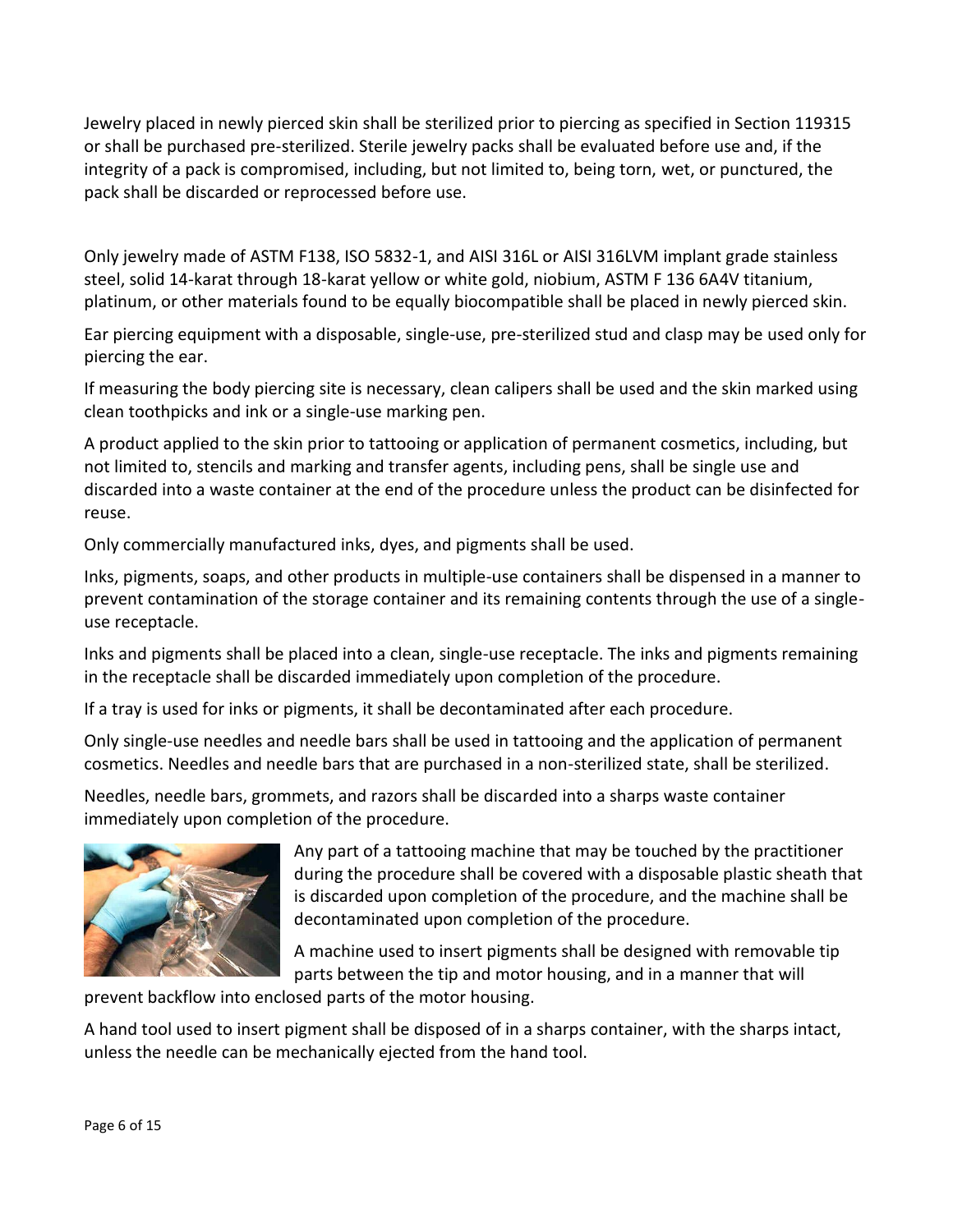# **Permanent Body Art Facilities**

A body art facility shall not conduct business without a valid health permit. No body art facility shall allow a practitioner who does not possess a valid practitioner registration to perform body art procedures at the facility.

An owner of a body art facility shall notify the local enforcement agency in writing within 30 days of the resignation, termination, or new hire of a body art practitioner at the body art facility.

**The application for a health permit for a body art facility shall include all of the following:**

- **A copy of the facility's infection prevention control plan.**
- **A fee, as set by San Luis Obispo County Environmental Health Services.**

Environmental Health Services will issue a health permit after an investigation has determined that the proposed body art facility and its method of operation meets the specifications of the approved plans or conforms to the requirements of this article.

A health permit is valid only for the location of the facility and the time period indicated on the permit and may not be transferred to another owner or facility.

The health permit shall be posted in a conspicuous place at the body art facility. Certificates of registration for all practitioners performing body art in that facility shall also be prominently displayed either near the health permit or at the individual practitioner's procedure area if each practitioner has a designated area.



A person proposing to construct a practice site or mobile practice site, other than a temporary body art event booth, shall submit plans to Environmental Health. The plans shall be approved in advance of the issuance of a building, plumbing, or electrical permit. All required corrections must be made and the body art facility approved to open before body art can be performed in the facility.

Health permits shall be renewed annually.

The county may suspend or revoke the permit of a body art facility if a person who does not possess a valid practitioner registration is allowed to perform body art.

An owner who operates a body art facility shall obtain all necessary permits to conduct business, including, but not limited to, a permit issued by a local enforcement agency. An owner who violates this subdivision shall be subject to the closure of the facility and a penalty not to exceed three times the cost of the permit.

# **Infection Prevention and Control Plan**



A body art facility shall maintain and follow a written Infection Prevention and Control Plan, provided by the owner or established by the practitioners, specifying the procedures to achieve compliance with each applicable requirement of this chapter.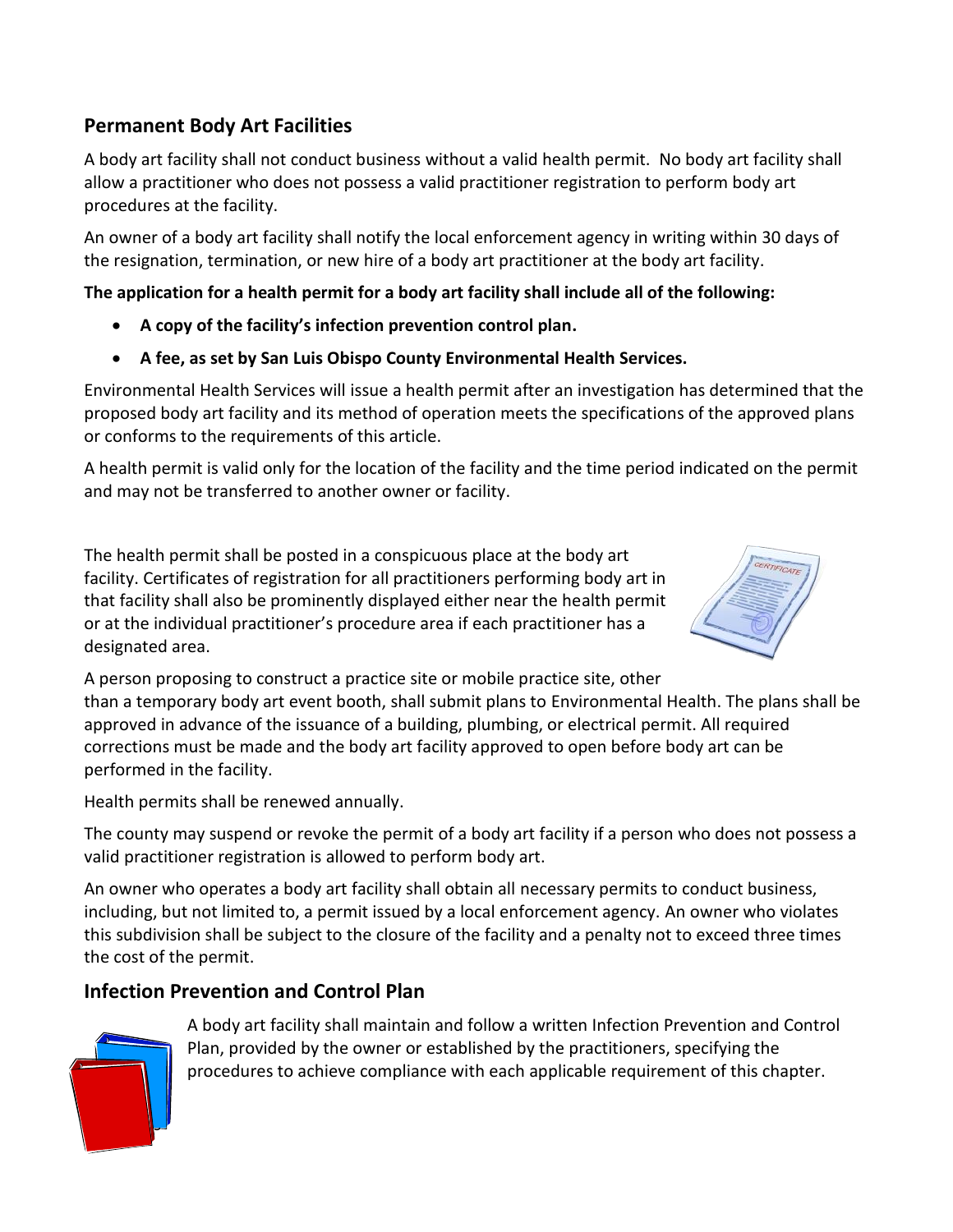The Infection Prevention and Control Plan shall include all of the following:

- 1. Procedures for cleaning and decontaminating environmental surfaces.
- 2. Procedures for cleaning, decontaminating, packaging, sterilizing, and storing reusable instruments.
- 3. Procedures for protecting clean instruments and sterile instrument packs from exposure to dust and moisture during storage.

- 4. A setup and teardown procedure for any form of body art performed at the body art facility.
- 5. Techniques to prevent the contamination of instruments or the procedure site during the performance of body art.
- 6. Procedures for safe handling and disposal of sharps waste.

The Infection Prevention and Control Plan shall be revised when changes are made in infection prevention practices, procedures, or tasks.

Onsite training on the facility's Infection Prevention and Control Plan shall take place when tasks where occupational exposure may occur are initially assigned, any time there are changes in the procedures or tasks, and when new technology is adopted for use in the facility, but not less than once each year.

Records of training required pursuant to this section shall be maintained for three years and shall be available for inspection upon request of the enforcement officer.

### **Construction Requirements**

With the exception of a temporary demonstration booth, a body art facility shall comply with all of the following:

- 1. Have floors, walls, and ceilings.
- 2. Have floors and walls that are smooth, nonabsorbent, free of open holes, and washable.
- 3. Be free of insect and rodent infestation.
- 4. Be separate from any residential areas used for sleeping, bathing, or meal preparation. A body art facility associated with a residential dwelling shall have a separate entrance and toilet facility, and shall not have a door allowing direct access between the body art facility and the residential dwelling.
- 5. Have adequate toilet facilities, in accordance with the specifications of the State Building Standards Code, local building standard codes, and any other local ordinance. The sink shall be supplied with hot and cold running water, containerized liquid soap, and single-use paper towels that are dispensed from a wall-mounted, touchless dispenser.

Procedure areas in a body art facility shall meet all of the following standards:

1. Be equipped with a light source that provides adequate light at the procedure area.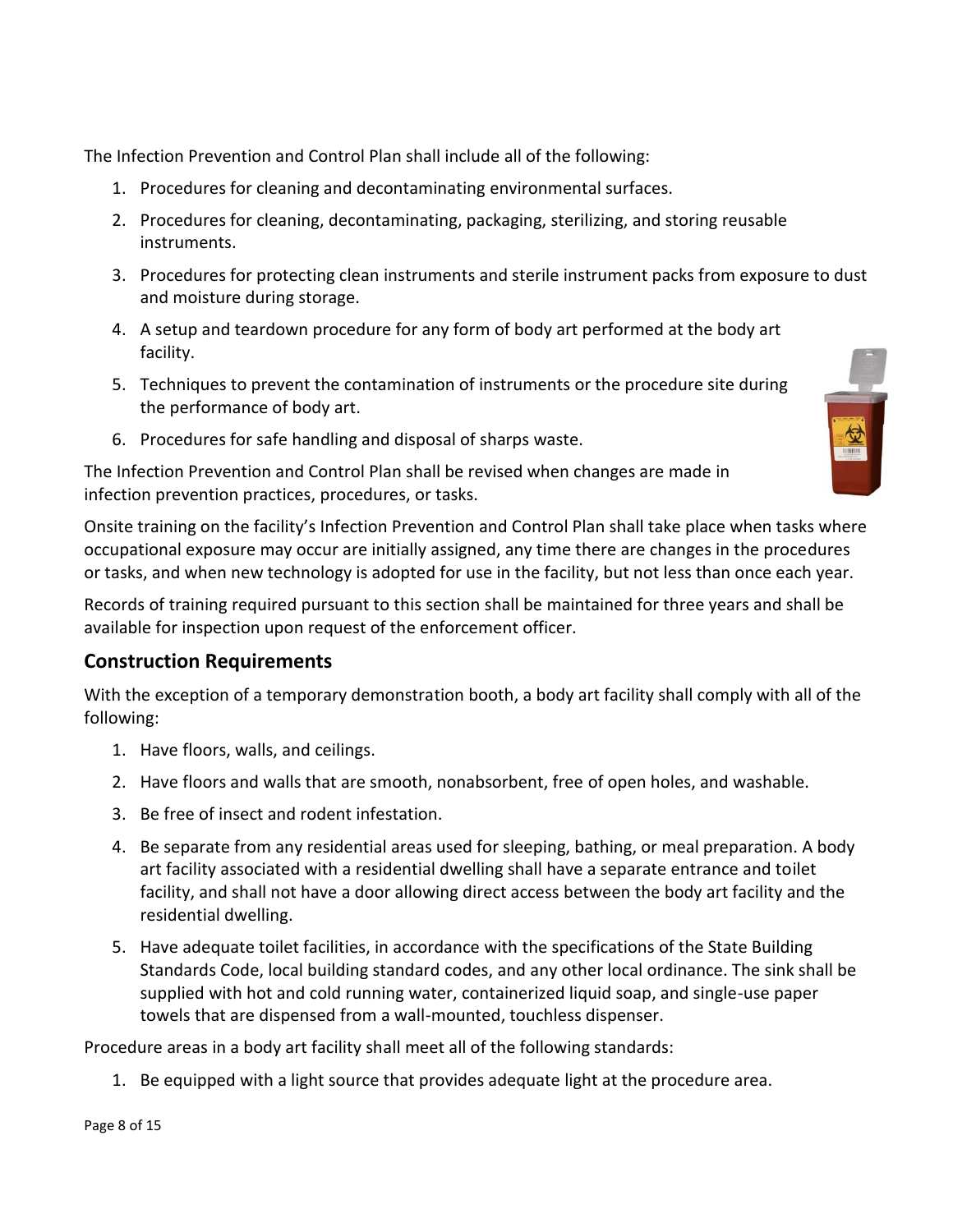- 2. Be separated, by a wall or ceiling-to-floor partition, from nail and hair activities.
- 3. Be separated from all business not related to body art, at the discretion of the local enforcement agency.
- 4. Be equipped with a sink supplied with hot and cold running water, containerized liquid soap, and single-use paper towels that are dispensed from a wallmounted, touchless dispenser that is accessible to the practitioner.
- 5. All sinks shall be permanently plumbed and meet local building and plumbing codes. Facilities that were issued a permit prior to January 1, 2014, shall have until July 1, 2014, to comply with this section.
- 6. All counter surfaces and service trays shall have a smooth, durable, and nonabsorbent finish.

Decontamination and sterilization areas within a body art facility shall meet all of the following requirements:

- 1. Be separated from procedure areas by a space of at least five feet or by a cleanable barrier.
- 2. Be equipped with a sink, hot and cold running water, containerized liquid soap, and singleuse paper towels dispensed from a wall-mounted, touchless dispenser that is readily accessible to the practitioner.

Each procedure area shall have lined waste containers.

Each procedure area shall have a sharps waste container that meets the following requirements:

- 1. The sharps waste container shall be portable, if portability is necessary to ensure that the sharps waste container is within arm's reach of the practitioner.
- 2. The sharps waste container shall be labeled with the words "sharps waste" or with the international biohazard symbol and the word "BIOHAZARD."



- a. Removal and disposal by a licensed waste hauler. Materials shall be disposed of at a licensed treatment facility or removed and transported through a mail-back system authorized by the State Department of Public Health.
- b. As solid waste, after being disinfected by a method approved by the department.
- 4. Documentation of proper disposal of sharps waste shall be maintained for three years and shall be available for inspection at the request of the enforcement officer,
- 5. No animals shall be allowed in the procedure area or the decontamination and sterilization area.

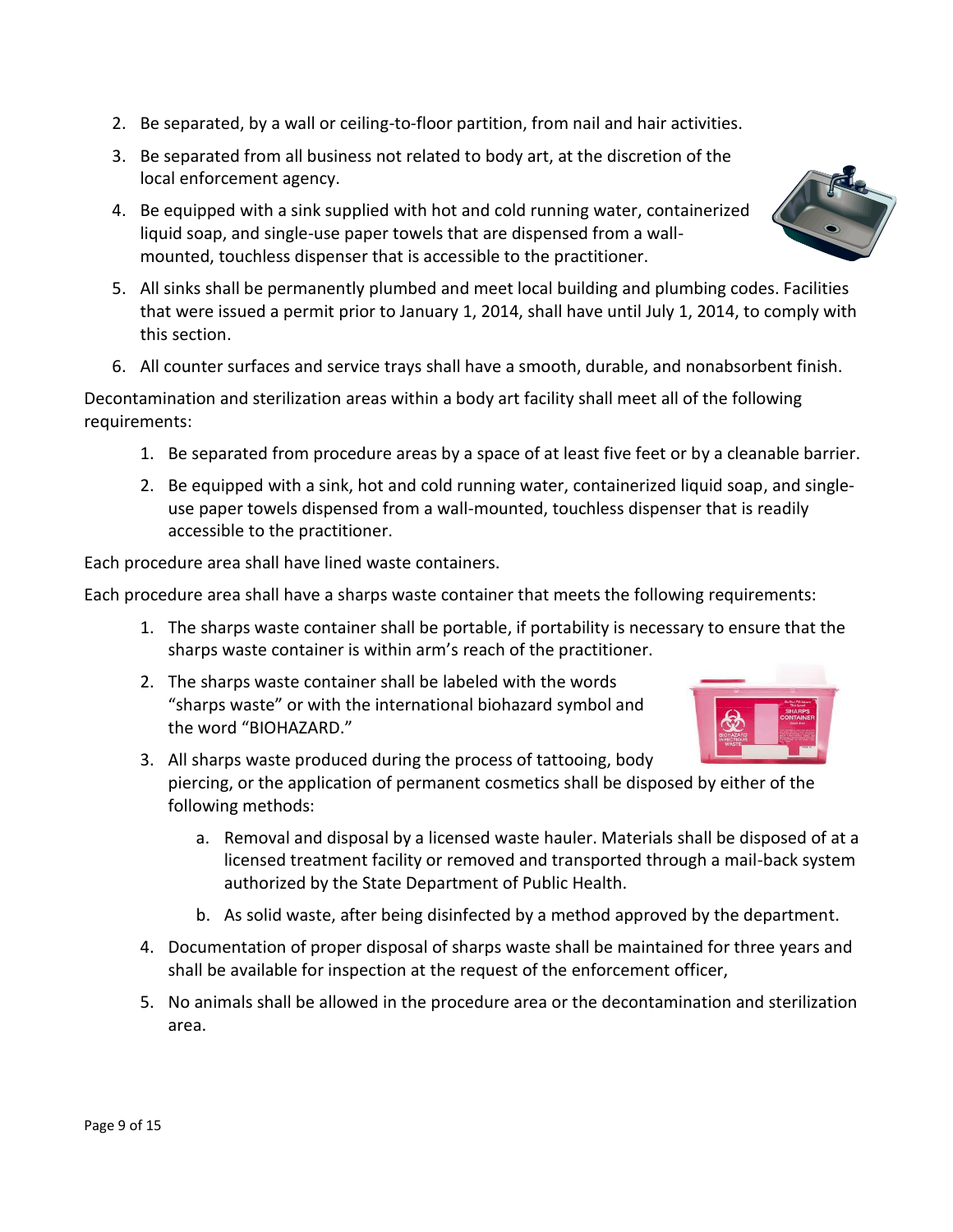#### **Sterilization**

A body art facility shall conform to the following sterilization procedures:

- 1. Clean instruments to be sterilized shall first be sealed in sterilization packaging that contain either a sterilizer indicator or process indicator, unless instruments are being processed for immediate use. The outside of the pack shall be labeled with the name of the instrument if not immediately identifiable, the date sterilized, and the initials of the person operating the sterilizing equipment unless instruments are being sterilized for immediate use.
- 2. Sterilizers shall be loaded, operated, decontaminated, and maintained according to manufacturer's directions, and shall meet all of the following standards:
	- a. Only equipment manufactured for the sterilization of medical instruments shall be used.
	- b. Sterilization equipment shall be tested using a commercial biological indicator monitoring system after the initial installation, after any major repair, and at least once per month. The expiration date of the monitor shall be checked prior to each use.
	- c. Each sterilization load shall be monitored with mechanical indicators for time, temperature and pressure. Each sterilization load shall include, at a minimum, a class V integrator.
	- d. Biological indicator monitoring test results shall be recorded in a log that shall be kept on site for three years after the date of the results.
	- e. A written log of each sterilization cycle shall be maintained for three years, shall be available for inspection by the enforcement officer, and shall include all of the following information:
		- i. The date of the load.
		- ii. A list of the contents of the load.
		- iii. The exposure time and temperature.
		- iv. The results of the Class V integrator.
		- v. For cycles where the results of the biological indicator monitoring test are positive, how the items were cleaned, and proof of a negative test before reuse.
- 3. Clean instruments and sterilized instrument packs shall be placed in clean, dry, labeled containers, or stored in a labeled cabinet that is protected from dust and moisture.
- 4. Sterilized instruments shall be stored in the intact sterilization packaging or in the sterilization equipment cartridge until time of use.
- 5. Sterile instrument packs shall be evaluated at the time of storage and before use. If the integrity of a pack is compromised, including, but not limited to, cases where the pack is torn, punctured, wet, or displaying any evidence of moisture contamination, the pack shall be discarded or reprocessed before use.







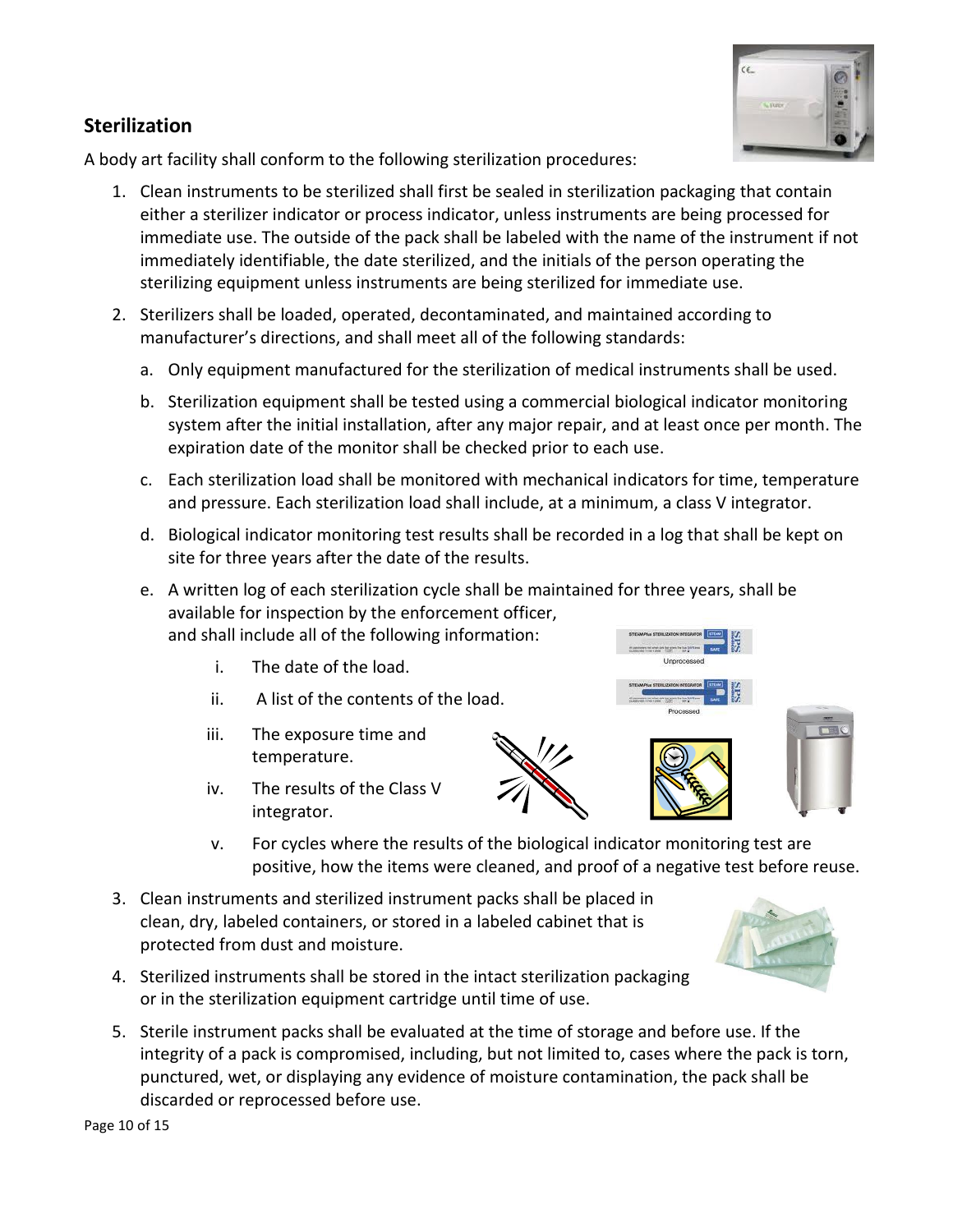- 6. A body art facility that does not afford access to a decontamination and sterilization area that meets the standards or that does not have sterilization equipment shall use only purchased disposable, single-use, pre-sterilized instruments. In place of the requirements for maintaining sterilization records, the following records shall be kept and maintained for a minimum of 90 days following the use of the instruments at the site of practice for the purpose of verifying the use of disposable, single-use, pre-sterilized instruments:
	- a. A record of purchase and use of all single-use instruments.
	- b. A log of all procedures, including the names of the practitioner and client and the date of the procedure.
	- c. Written proof on company or laboratory letterhead showing that the pre-sterilized instruments have undergone a sterilization process. Written proof shall clearly identify the instruments sterilized by name or item number and shall identify the lot or batch number of the sterilizer run.

### **Mobile Body Art Facilities**

A mobile body art facility shall meet all the applicable requirements for a permanent body art facility unless specifically exempted.

A mobile body art facility that is either a special purpose commercial modular and coach, as defined by Section 18012.5, or a commercial modular coach, as defined by Section 18001.8, shall be certified by the Department of Housing and Community Development.

The Department of Motor Vehicles occupational licensing requirements, Division 5 (commencing with Section 11100) of the Vehicle Code, shall also apply to these mobile body art facilities.

The local enforcement agency shall approve all equipment installation prior to operation.

A mobile body art facility shall have all of the following:

- 1. A fixed hand wash sink in the procedure area for the exclusive use of the practitioner that meets all of the following requirements:
	- a. Availability of containerized liquid soap and single-use paper towels that are dispensed from a wall-mounted, touchless dispenser.
	- b. A pressurized supply of at least five gallons of potable water.
	- c. Warm water (100˚F).
	- d. The sink measures at least nine inches wide, nine inches long, and five inches deep.
	- e. All counter surfaces and service trays shall have smooth, durable, and nonabsorbent finish.
	- f. A waste water tank that shall be sized to be a minimum of 1.5 times the size of the potable water tank.

All body art procedures shall be completed inside the mobile body art facility.

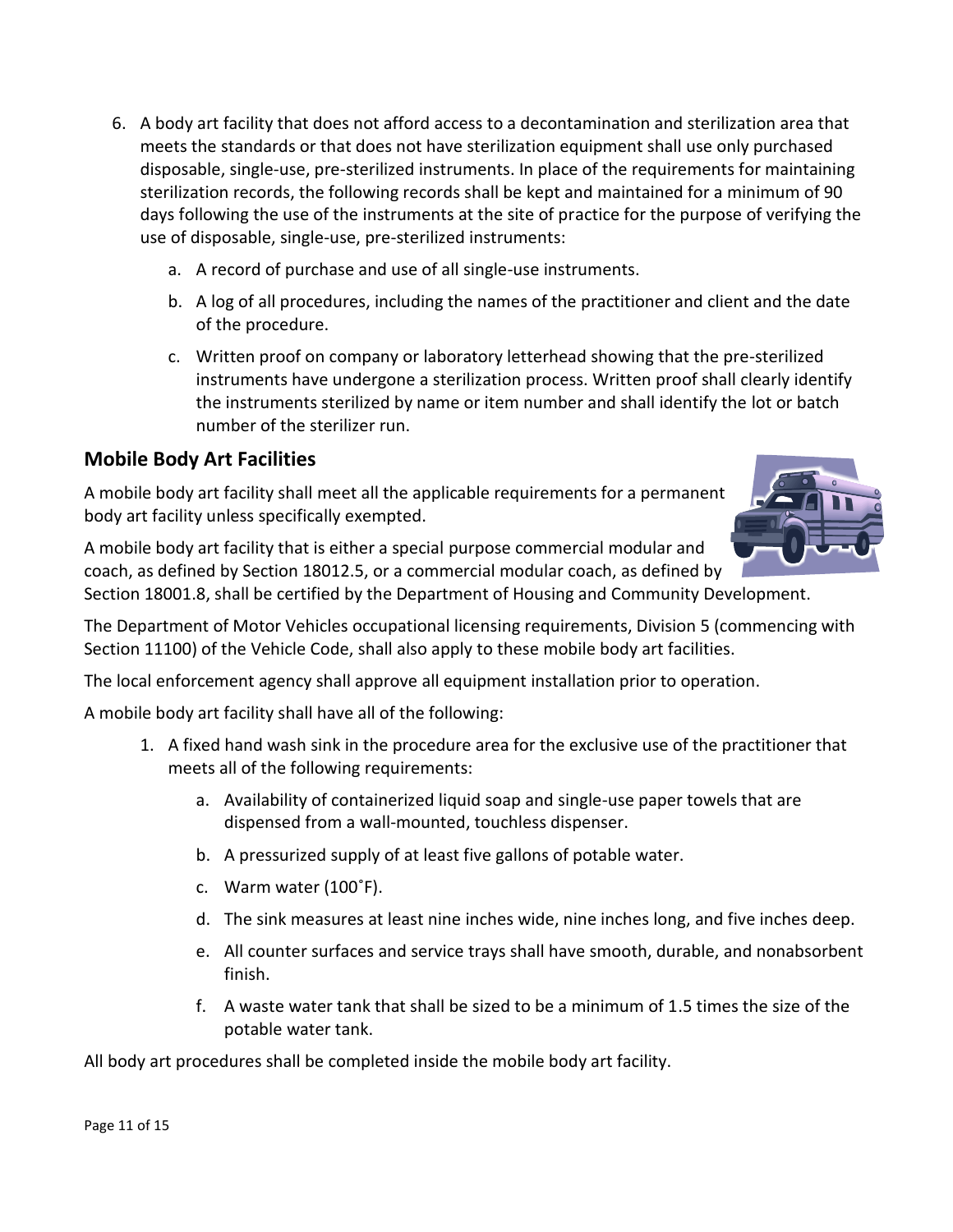The mobile body art facility's doors and windows shall remain closed during procedures. A mobile body art facility may keep doors and windows open during a procedure only if the openings are covered by a screen constructed to cover the entirety of the opening that is the equivalent of a 16 mesh per square inch screen or better.

- A mobile body art facility shall use only purchased disposable, single-use, pre-sterilized instruments.
- A mobile body art facility shall only be operated within 200 feet of an accessible restroom.
- A mobile body art facility shall be used exclusively for performing body art and shall not be used as a living space or residence.

### **Temporary Body Art Facilities**

A practitioner may, in the local jurisdiction of registration, practice in a temporary demonstration booth for no more than seven days in a 90-day period. The demonstration booth shall meet all of the following requirements:

- 1. Be located within a building that has hand washing facilities with hot and cold running water, soap, and single-use paper towels to which practitioners have direct access.
- 2. Constructed with a partition of at least three feet in height separating the procedure area from the public.
- 3. Have floor space of at least 50 square feet for each practitioner.
- 4. Be free of insect or rodent infestation.
- 5. Used exclusively for performing body art.
- 6. Equipped with adequate light available at the level where the practitioner is performing body art. 5 Gallon Thermal Contai
- 7. Hand Washing:
	- a. For temporary body art events consisting of one demonstration booth, the booth shall be equipped with hand washing equipment that, at a minimum, consists of containerized liquid soap, single-use paper towels, a five-gallon or larger container of potable water accessible via spigot, and a wastewater collection and holding tank of corresponding size. Potable water shall be refilled and the holding tank evacuated frequently to provide uninterrupted use, or as determined by the local enforcement agency.
	- b. For temporary body art events consisting of two or more demonstration booths, practitioner hand wash areas shall be provided throughout the event. The hand wash areas shall be located within a booth with partitions at least three feet in height separating the hand wash area from the public. The area shall be equipped with a commercial, selfcontained hand wash station that consists of containerized liquid soap, single-use paper towels, a storage capacity of five gallons or more of potable water, and a trash receptacle.

Continu low Spigo

> 5 Gallon Discard Bucket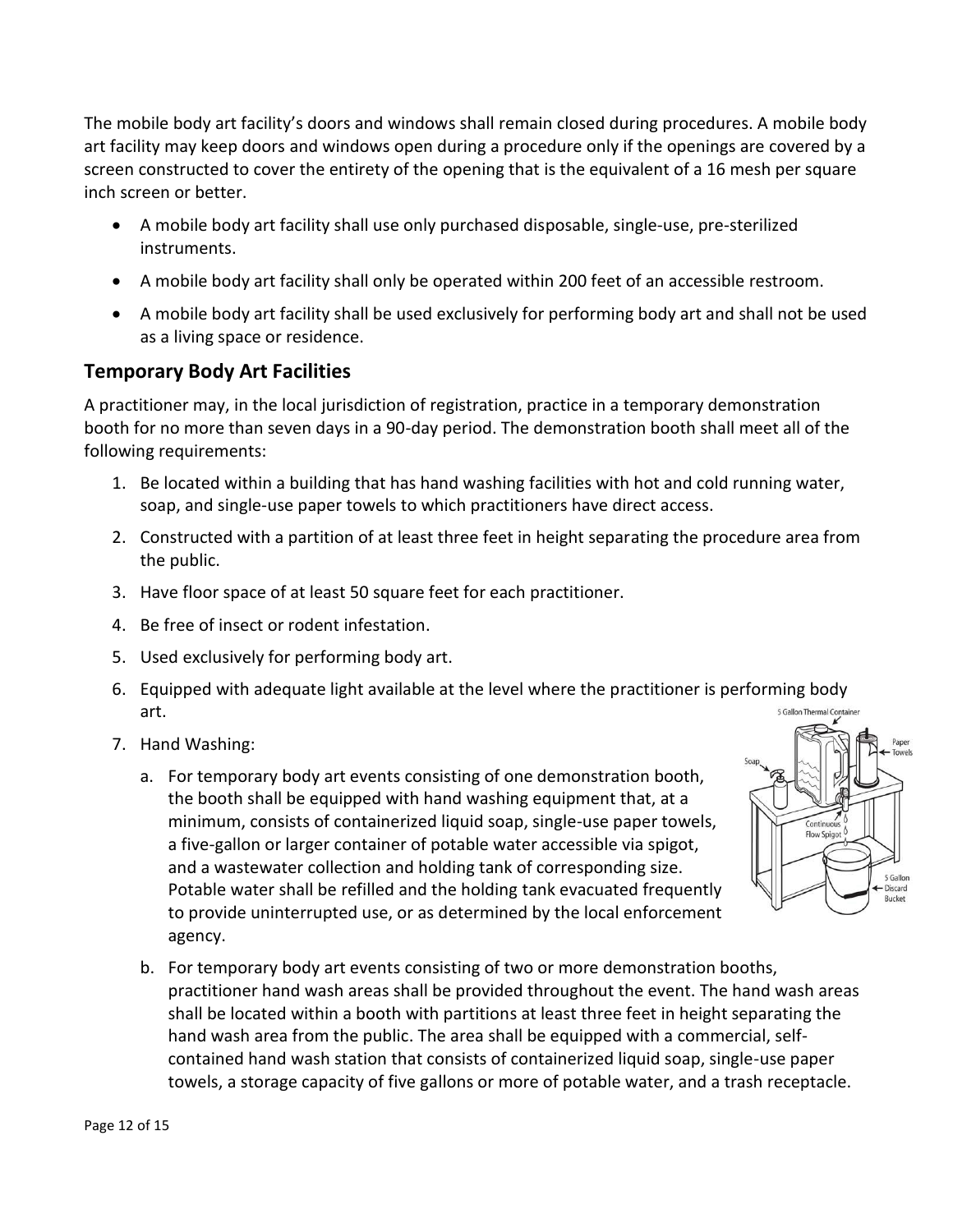The sponsor shall provide one hand wash area for every two demonstration booths at the event.

- 8. Have smooth, cleanable flooring.
- 9. No food, drink, or tobacco products are permitted in the demonstration booth.
- 10. Not allow animals within the confines of the demonstration booth.
- 11. Be operating with all necessary permits to conduct business. A sponsor or practitioner who violates this subdivision shall be subject to closure of the temporary body art event and a penalty not to exceed three times the cost of the permit or both closure and penalty.

The sponsor of a temporary body art event shall obtain all necessary permits to conduct business in the jurisdiction where the event will be held. The sponsor shall submit a complete temporary facility permit application to Environmental Health Services a minimum of 30 days prior to the date of the scheduled event. Environmental Health may establish a fee not to exceed the amount necessary, but that is sufficient to cover, the actual costs of the administration of this section. A sponsor who violates this subdivision shall be subject to closure of the temporary body art event and a penalty not to exceed three times the cost of the permit.

The sponsor shall not allow a person to perform body art procedures at the event unless the person has a valid body art practitioner registration.

The sponsor of a temporary body art event shall be responsible for ensuring the availability of support facilities and supplies for practitioners and vendors, including, but not limited to:

- 1. Restrooms that have flush toilets supplied with toilet paper, and hand wash sinks supplied with hot and cold potable running water, soap, and single-use paper towels to which practitioners have direct access.
- 2. Sharps waste containers for each demonstration booth.
- 3. The use of a licensed medical waste disposal company for removal of all sharps waste containers used during the body art event.
- 4. Frequent trash pickup from demonstration booths.
- 5. Wastewater removal and potable water recharge for hand wash areas at a frequency that will provide uninterrupted use, or as determined by the local enforcement agency.
- 6. When applicable, decontamination and sterilization area that is separated from a procedure area by at least five feet or by a cleanable barrier.
- 7. Adequate backup supplies that have been stored in compliance and that can be purchased by practitioners, including, but not limited to:
	- a. Pre-sterilized tattoo needles.
	- b. Pre-sterilized needle tubes.







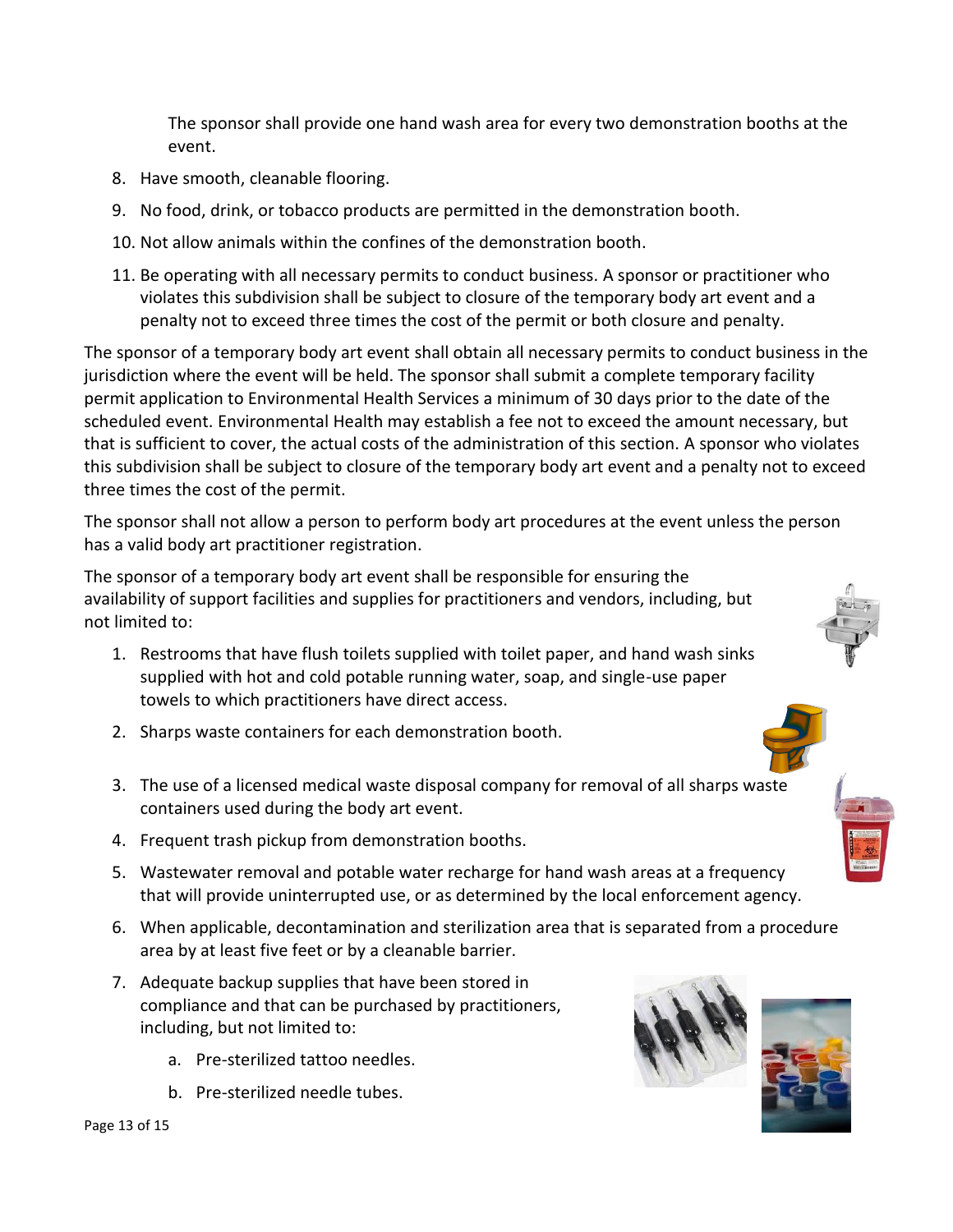- c. Pre-sterilized piercing instruments, including, but not limited to, needles, receiving tubes, corks, marking tools, and forceps.
- d. Plastic bags, barrier film, clip cord covers, and plastic wrap.
- e. Ink cups.
- f. Nitrile and latex gloves.
- g. Single-use tubes of water-based and petroleum-based lubricants.
- h. Absorbent dressing materials.
- i. All forms and documents required to perform body art, including, but not limited to, client consent forms, medical history forms, aftercare instructions, and single-use instrument logs.

The name, telephone number, and directions to an emergency room near the temporary body art event shall be posted in a conspicuous location.

Each practitioner working in a booth at a temporary body art event shall display his or her certificate of registration, or keep the certificate in a folder that is available for inspection upon request of the enforcement officer or a client.

## **Mechanical Stud and Clasp Ear Piercing Facilities**



The piercing of the ear with a mechanical stud and clasp device does **not** constitute body art as defined in this chapter. It is the intent of the Legislature, in enacting this article, to provide uniform and statewide requirements for the performance of ear piercing with a mechanical stud and clasp device. The piercing of an ear with a mechanical stud and clasp device shall only be subject to the requirements in this article.

The area within a facility where mechanical stud and clasp ear piercing is conducted shall be safe and sanitary and shall not constitute a threat to the public health and safety.

The mechanical stud and clasp device that is used to pierce an ear pursuant to this article shall be single-use, pre-sterilized, stud and clasp only.

The single-use mechanical stud and clasp device used to pierce an ear pursuant to this article shall meet the jewelry requirements.

Only jewelry made of ASTM F138, ISO5832-1, and AISI 316L or AISI 316LVM implant grade stainless steel, solid 14-karat through 18-karat yellow or white gold, niobium, ASTM F136 6A4V titanium, platinum, or other materials found to be equally biocompatible shall be placed in newly pierced skin.

A person piercing an ear with a mechanical stud and clasp piercing device shall meet the following requirements before providing mechanical stud and clasp ear piercing services:

- 1. Is at least 18 years of age.
- 2. Received one hour of training that covers all of the following topics:

Page 14 of 15